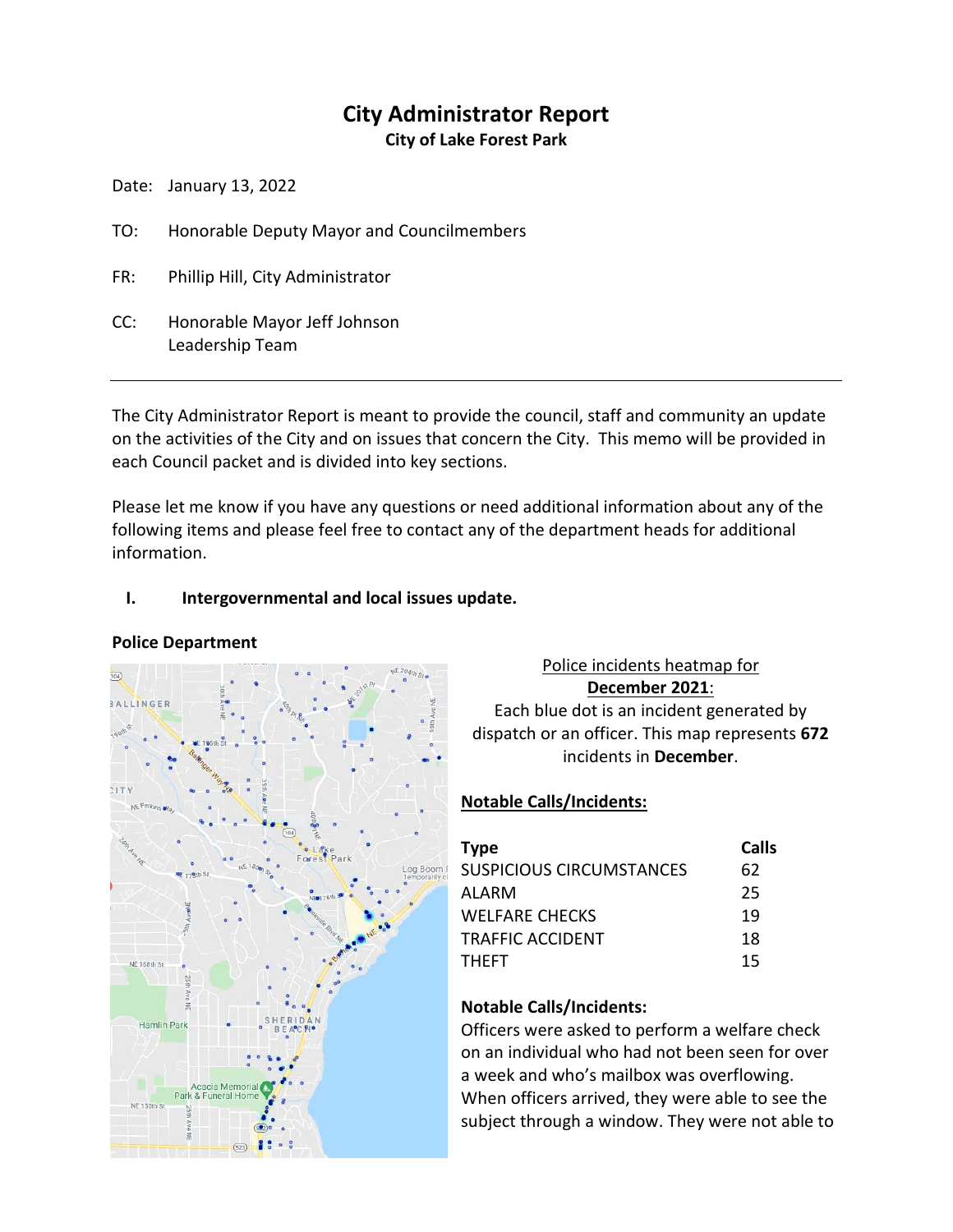get a response from the subject, who was not moving. With fire department assistance, officers were able to gain entry and determine the subject was deceased. Many disturbing illegal images depicting children and 30 firearms were in the residence.

Officers responded to a burglary at a local market. The suspect smashed a window, stole several items, including the cash register and fled. A related vehicle was located by an officer and seized while the subject ran away. Officers were unable to deploy a K9 track due to new law restrictions. After a search warrant was issued, the cash register, lottery tickets, illegal narcotics, a handgun, and other stolen items. The cash register and lottery tickets were returned to the very happy owner.





A suspect in our recent Thanksgiving Day burglary was in possession of the same or similar firearm at a theft in Seattle. This was after he was booked and released on our arrest with Kenmore. The suspect was taken into custody and booked. He is facing several charges including our LFP crimes.

Officers responded to a dangerous domestic violence assault where serious injuries were sustained to a mother and her daughter by the boyfriend. The suspect fled prior to police arrival and multiple attempts to locate him were unsuccessful. It was determined that the victims were at great risk staying in the home. Through the budgeted Safe Harbors program, Detectives were able to secure two nights at a local hotel for the family while they work with our DV advocate for further assistance. One of our detectives also purchased diapers for the family[. https://safeharbornorthshore.org/](https://safeharbornorthshore.org/)

#### **Community Service:**

Sgt. Parrish was out scraping ice from the sidewalk near one of the elementary schools when he was observed by a local reporter. This story illustrates how Sgt. Parrish and all the LFP officers try to go the extra mile to keep all our citizens safe.

<https://lfptowncrier.com/g/lake-forest-park-wa/n/58967/above-and-beyond-call-duty>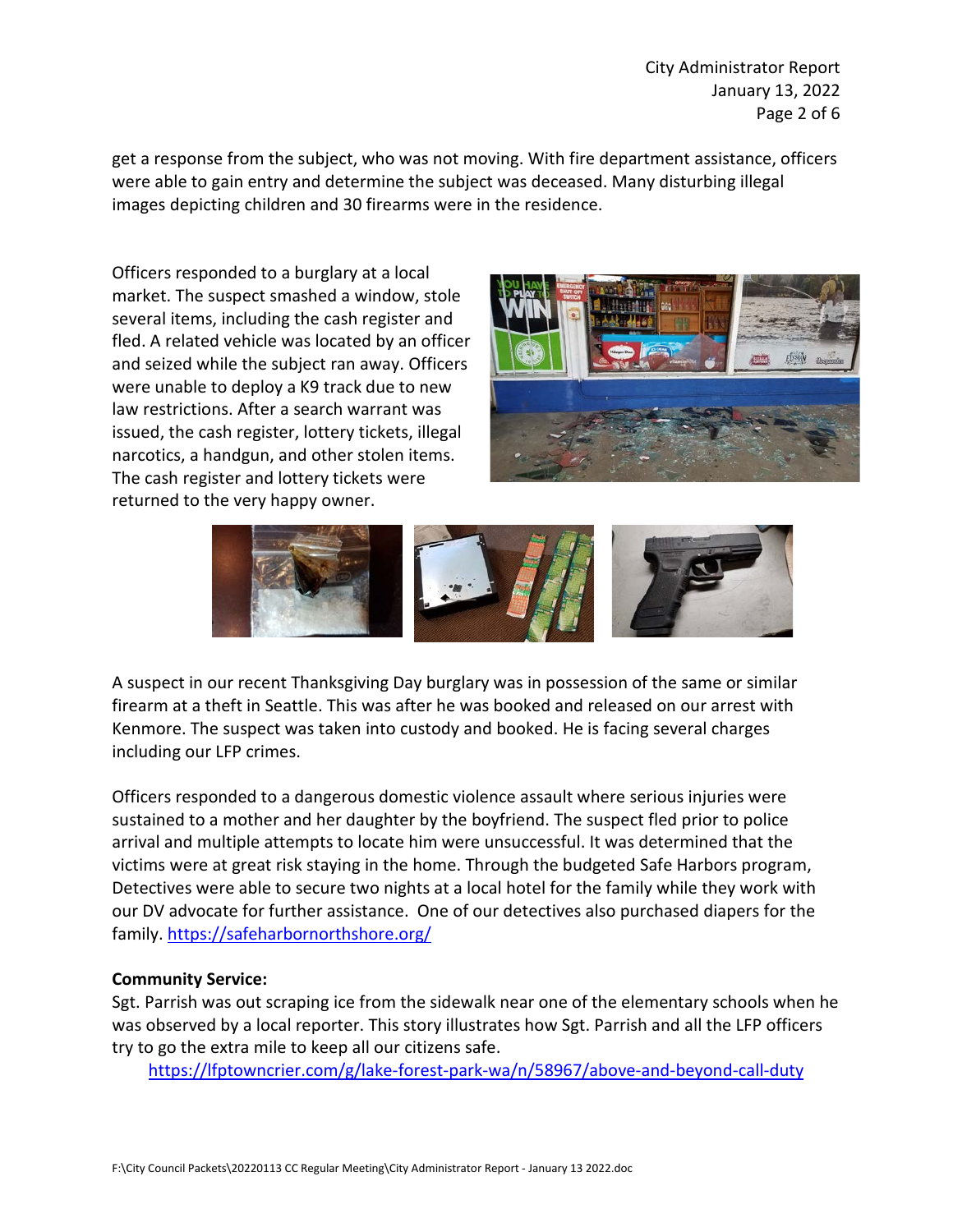

The 2021 Holiday with Heroes, "Shop with a Cop" event is in the books! With the generous donation from Lake Forest Park Rotary Club, officers from the Lake Forest Park Police Department participated in our 7th annual event. This year's kids were chosen from LFP, Brookside, and Briercrest elementary schools by the school district family advocates. Each child provided a wish list for their family, and we shopped for over 60 family members in our community. The gifts were wrapped and delivered to the families, including gift cards for grocery shopping with best wishes for a happy

holiday season. We even had citizens donating while the kids were shopping! This event helps spread holiday cheer to those who may need a little extra this time of year.



#### **II. Internal City Information**

• At the meeting on December 9, 2021, the City Council confirmed the Mayor's appointment of Matthew McLean as Municipal Services Manager/City Clerk, following the retirement of former City Clerk Evelyn Jahed. Matt's first day with the City was January 3. He comes to us from the City of Cottonwood, Arizona. Please help me welcome Matt to LFP.

#### **III. Council Information**

Re-elected Councilmember Riddle and incoming Councilmembers Furutani, Goldman and Lebo are sworn in by former City Clerk Jahed at a small ceremony on December 30, 2021.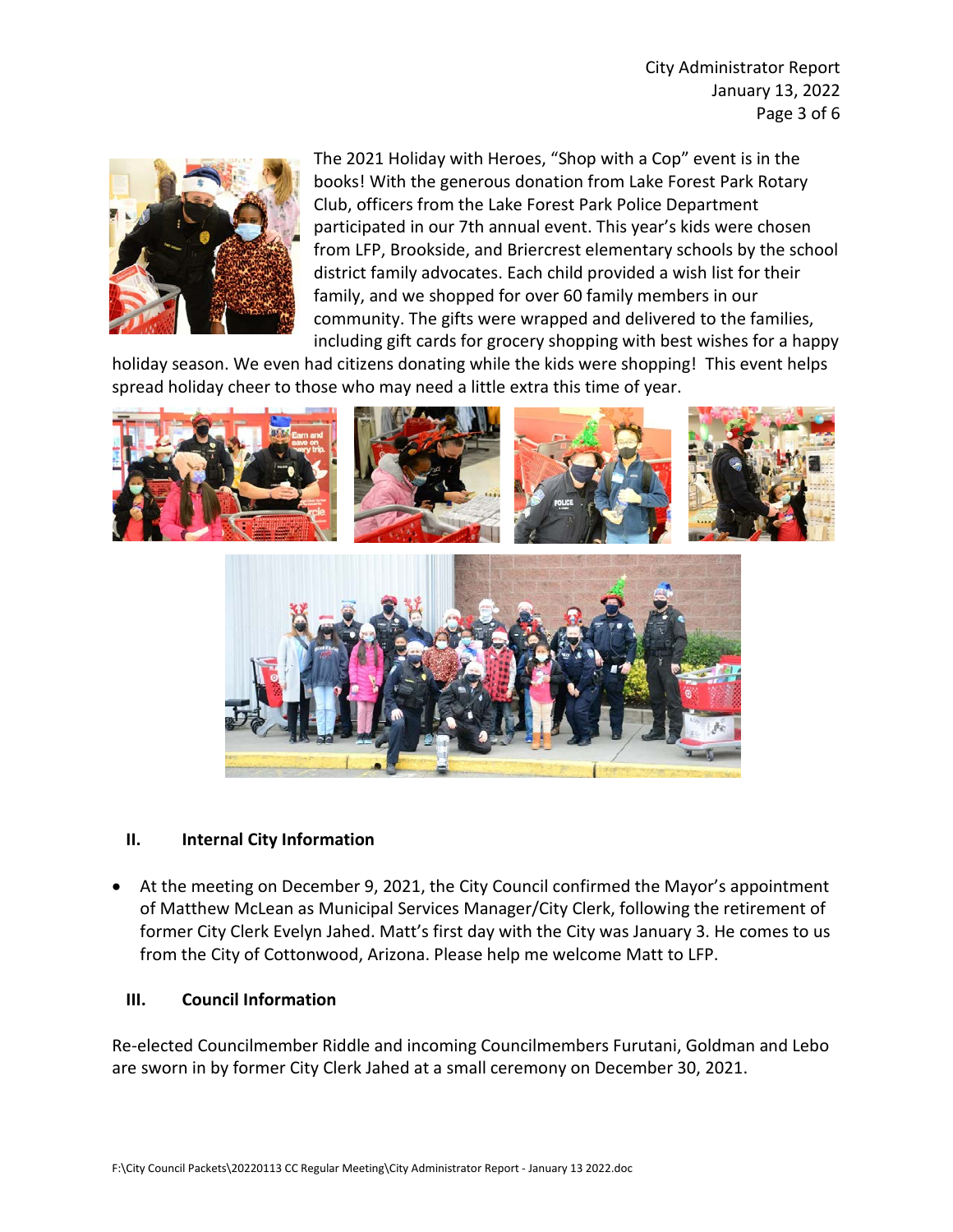City Administrator Report January 13, 2022 Page 4 of 6





## **IV. Response to Citizen and Council Comments**

## *Contract Reporting*

## **Legislative Update**

**V. Community Events**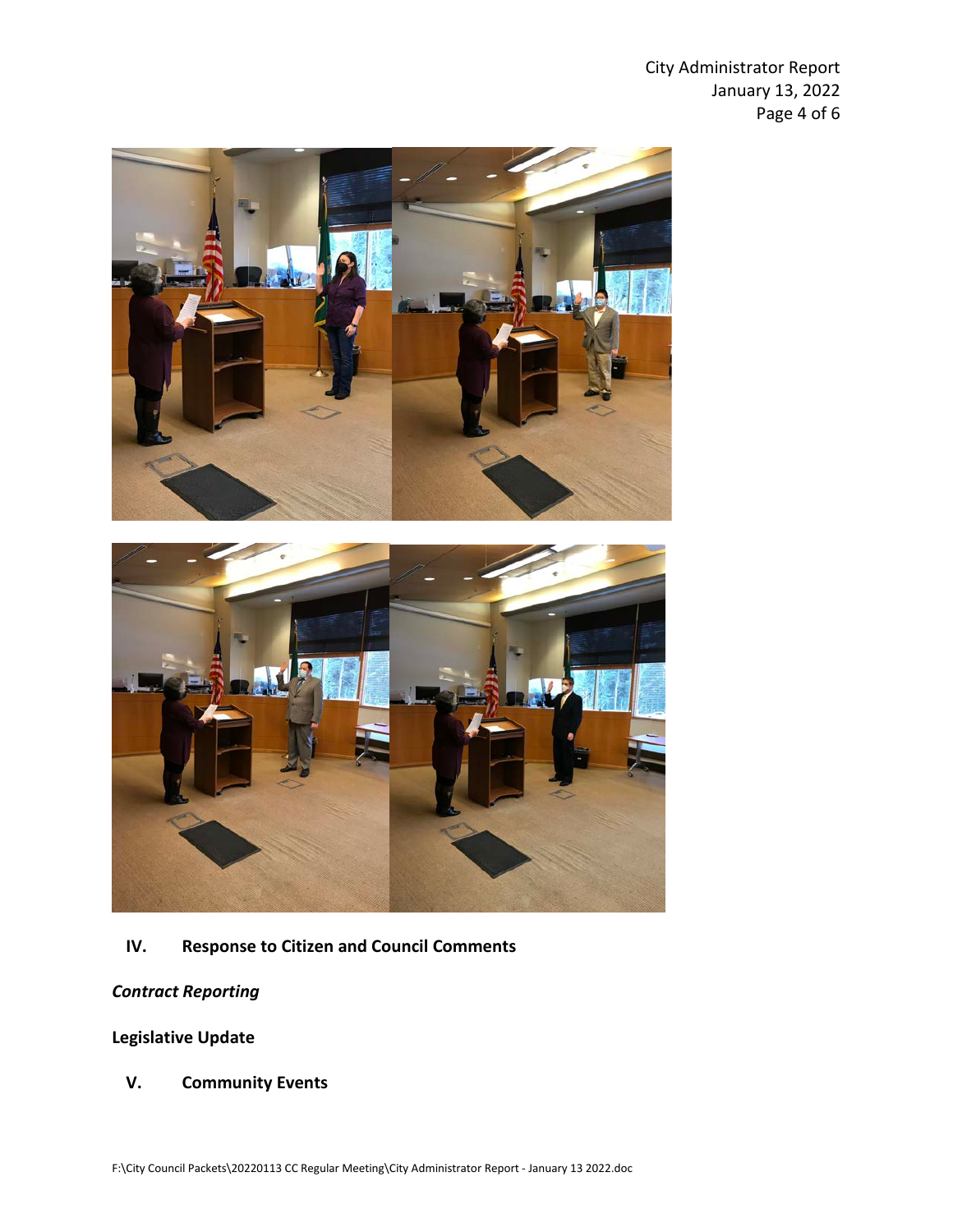#### **Upcoming City Sponsored Events**

#### **VI. Meetings Calendar**

#### **[Planning Commission Meeting \(virtual meeting\)](https://www.cityoflfp.com/Calendar.aspx?EID=2288&month=1&year=2022&day=6&calType=0)**

#### **January 11, 2022, 7:00 PM - 9:00 PM**

This meeting will be held virtually. City Hall is currently closed to the public. Please review information provided on the agenda, once it is available, for details on how to participate in the meeting.

#### **[North King County Coalition on Homelessness](https://www.cityoflfp.com/Calendar.aspx?EID=2264&month=1&year=2022&day=6&calType=0)**

January 13, 2022, 1:00 PM - 3:00 PM This meeting will be held virtually.

#### **[City Council Work Session Meeting \(virtual meeting\)](https://www.cityoflfp.com/Calendar.aspx?EID=2180&month=1&year=2022&day=6&calType=0)**

**January 13, 2022, 6:00 PM - 7:00 PM** @ This meeting will be held virtually. City Hall is currently closed to the public. Please review information provided on the agenda, once it is available, for details on how to participate in the meeting.

#### **[City Council Regular Business Meeting \(virtual meeting\)](https://www.cityoflfp.com/Calendar.aspx?EID=2053&month=1&year=2021&day=8&calType=0)**

J**anuary 13, 2022, 7:00 PM - 9:00 PM** @ This meeting will be held virtually. City Hall is currently closed to the public. Please review information provided on the agenda, once it is available, for details on how to participate in the meeting.

#### **[City Hall Closed \(Martin Luther King Jr. Day Holiday\)](https://www.cityoflfp.com/Calendar.aspx?EID=2172&month=1&year=2022&day=6&calType=0)**

**January 17, 2022, 9:00 AM - 5:00 PM**

#### **[City Council Budget & Finance Committee Meeting \(virtual meeting\)](https://www.cityoflfp.com/Calendar.aspx?EID=2214&month=1&year=2022&day=6&calType=0)**

**January 20, 2022, 6:00 PM - 7:30 PM** @ Unless otherwise noted on the agenda, this meeting will be held virtually. Please review information provided on the agenda, once it is available, for details on how to participate in the meeting.

#### **[City Council Committee of the Whole Meeting \(virtual meeting\)](https://www.cityoflfp.com/Calendar.aspx?EID=2098&month=1&year=2021&day=8&calType=0)**

**January 24, 2022, 9:00 AM - 3:00 PM** @ This meeting will be held virtually. City Hall is currently closed to the public. Please review information provided on the agenda for details on how to participate in the meeting.

#### **[Parks and Recreation Advisory](https://www.cityoflfp.com/Calendar.aspx?EID=2156&month=1&year=2022&day=6&calType=0) Board Meeting (virtual meeting)**

**January 26, 2022, 7:00 PM - 9:00 PM** @ This meeting will be held virtually. City Hall is currently closed to the public. Please review information provided on the agenda, once it is available, for details on how to participate in the meeting.